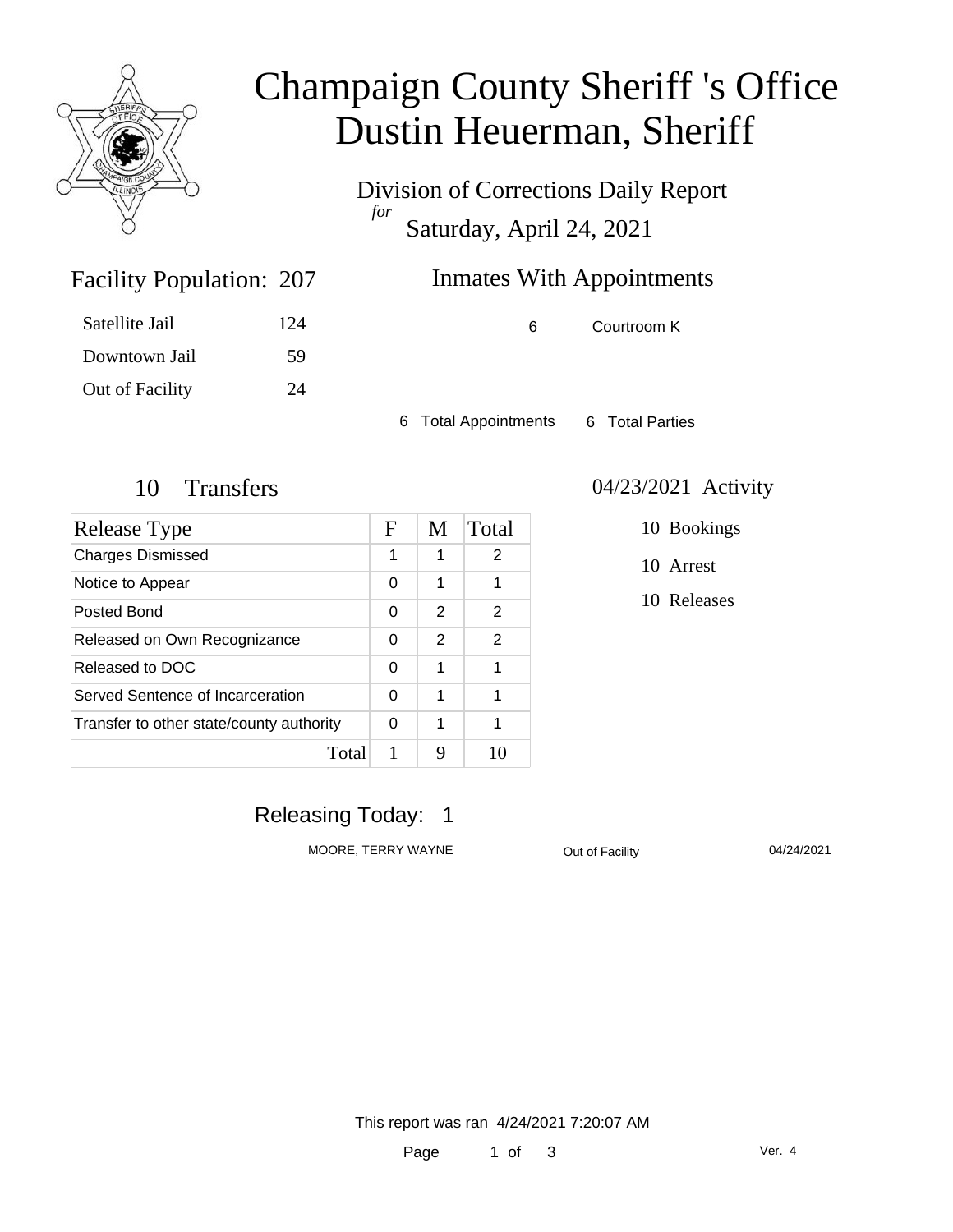

# Champaign County Sheriff 's Office Dustin Heuerman, Sheriff

Division of Corrections Daily Report *for* Saturday, April 24, 2021

#### Custody Status Count

- Electronic Home Dentention 22
	- Felony Arraignment 6
	- Felony Pre-Sentence 7
	- Felony Pre-Sentence DUI 1
		- Felony Pre-Trial 113
	- Felony Sentenced CCSO 3
	- Felony Sentenced IDOC 35
		- Hold Other 1
		- Hold Sentenced IDOC 3
	- Misdemeanor Pre-Trial 3
		- Petition to Revoke 1
		- Remanded to DHS 11
	- Traffic Sentenced CCSO 1
		- Total 207

This report was ran 4/24/2021 7:20:07 AM